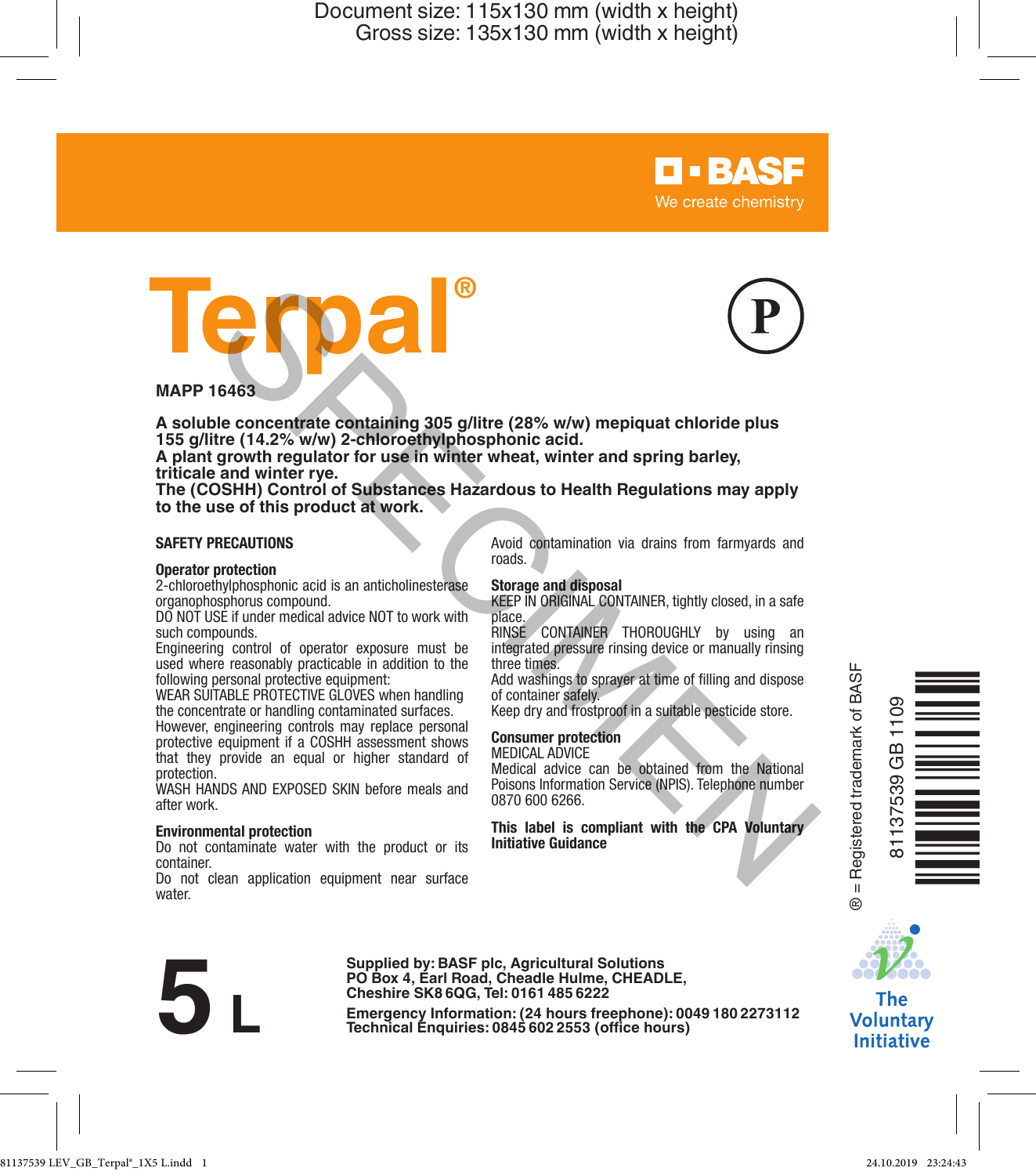

| Crops                                                 | <b>Max. Individual Dose Per</b><br>Hectare  | <b>Max. Number of Treatments</b> | <b>Latest Time of Application</b><br>Before flag leaf liqule just visible stage (before GS 39).<br>Before ear emergence (before GS51). |  |
|-------------------------------------------------------|---------------------------------------------|----------------------------------|----------------------------------------------------------------------------------------------------------------------------------------|--|
| Winter wheat and Winter<br>barley: single application | 2.0 litres product or<br>1.5 litres product | One per crop<br>One per crop     |                                                                                                                                        |  |
| Winter wheat:                                         | 1.0 to 1.5 litres product                   | One per crop*                    | Before flag leaf ligule just visible stage (before GS 39).                                                                             |  |
| split dose applications                               | Plus 0.5 to 1.0 litre product               | One per crop*                    | Before flag leaf sheath opening stage (before GS 47).                                                                                  |  |
| Winter barley:                                        | 1.0 to 1.5 litres product                   | One per crop*                    | Before flag leaf liqule just visible stage (before GS 39).                                                                             |  |
| split dose applications                               | Plus 0.5 to 1.0 litre product               | One per crop*                    | Before ear emergence (before GS51).                                                                                                    |  |
| Triticale                                             | 2.0 litres product or                       | One per crop                     | Before flag leaf ligule just visible stage (before GS 39).                                                                             |  |
|                                                       | 1.5 litres product                          | One per crop                     | Before ear emergence (before GS51).                                                                                                    |  |
| Spring barley                                         | 1.5 litres product or                       | One per crop                     | Before flag leaf liqule just visible stage (before GS 39).                                                                             |  |
|                                                       | 1.0 litre product                           | One per crop                     | Before ear emergence (before GS51).                                                                                                    |  |
| Winter rye                                            | 2.0 litres product                          | One per crop                     | Before flag leaf liqule just visible stage (before GS 39).                                                                             |  |

#### **Other Specific Restrictions:**

\* Maximum total dose must not exceed 2.0 litres product per hectare when applying split dose applications to winter wheat and winter barley - see 'Directions for Use' for details.

**READ THE LABEL BEFORE USE. USING THIS PRODUCT IN A MANNER THAT IS INCONSISTENT WITH THE LABEL MAY BE AN OFFENCE. FOLLOW THE CODE OF PRACTICE FOR USING PLANT PROTECTION PRODUCTS.**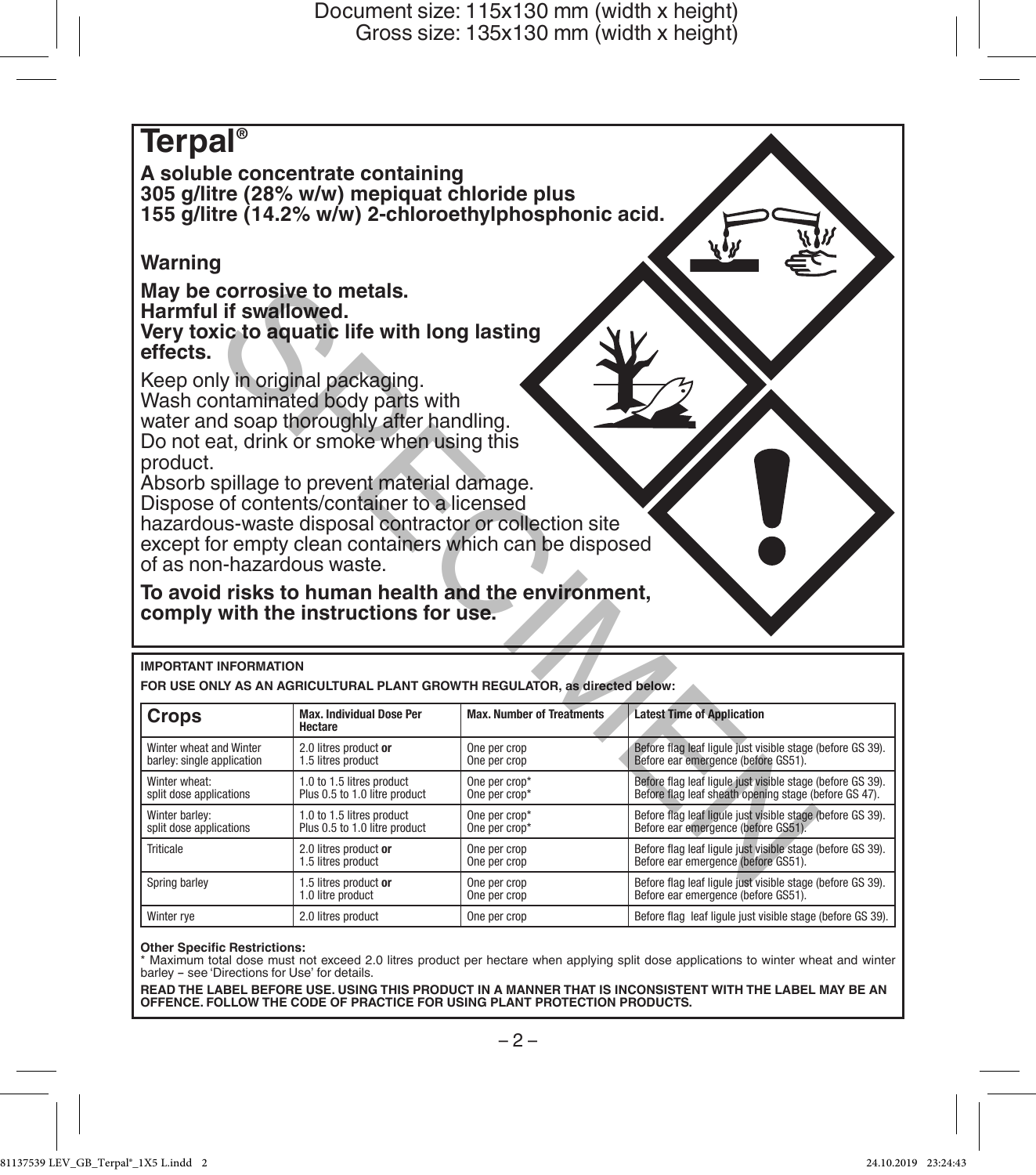# **DIRECTIONS FOR USE**

IMPORTANT: This information is approved as part of the Product Label. All instructions within this section must be read carefully in order to obtain safe and successful use of this product.

Terpal is a growth regulator which shortens and stiffens the straw of barley, winter wheat, triticale, and winter rye by reducing the length of internodes. Terpal will prevent or suppress early lodging during the vital crop heading stage and thus allow optimum fertiliser use for production of maximum yields in intensive growing systems. Lodging control and yield increase may be enhanced by using a programme of approved chlormequat chloride-based plant growth regulator followed by Terpal. This programme cannot be used on spring barley.

In winter barley and winter wheat, where Terpal is applied for the prevention of lodging, yield increases will often result when only a low level of lodging occurs, provided conditions are suitable for Terpal application at and after treatment. In winter barley this is particularly when used in a programme with an approved chlormequat chloride-based plant growth regulator.

The optimum effect of Terpal may be expected in a vigorous, actively growing crop, having a good plant population with an adequate nutrient and moisture supply. The greatest response will be seen in crops sprayed at the correct timing and when good growing conditions prevail at and after application.

## **Restrictions/Warnings**

Terpal is recommended for use as a component of an intensive growing system where provision of optimum basic and nitrogen fertilisation has been made together with appropriate disease control measures. The nitrogen fertiliser rates should not, however, be increased without careful consideration of all the factors affecting the condition and the growth of the crop. may be enhanced by using a programme of approved chlormequat chlorm<br>that regulator followed by UFirgal. This programme cannot be used on spring<br>barley and winter wheat, where Terpal is applied for the prevention of lod<br>wil

Application should be carried out with a field sprayer operating according to the manufacturer's instructions. Ensure that the boom height is correctly adjusted.

Verification of node stages and emergence of the flag leaf is best done by splitting the stem.

Late secondary tillering can occur naturally in crops grown on soils subject to moisture stress and Terpal may accentuate this. This effect will be of more importance in barley varieties being grown for malting, where the presence of green heads may result in rejection of the crop for malting purposes. The prior use of an approved chlormequat chloride-based plant growth regulator (winter barley only) may help to reduce this problem in Terpal treated crops.

Do not apply Terpal to any crop suffering from herbicide damage or physical stress caused by waterlogging, drought or other conditions. Crops with a substantial moisture deficit should not be treated.

Avoid spray drift on to neighbouring crops.

Do not apply Terpal if rain or frost is expected, nor if the crop is wet, or if significant foot disease problems are expected, particularly with Take all.

Do not apply Terpal to winter varieties sown in the spring.

Do not apply Terpal to crops on soils of low fertility unless these crops regularly receive adequate dressings of basic and nitrogen fertilisers.

Do not apply Terpal to barley, triticale, or winter rye grown on soils containing more than 10 per cent organic matter. Winter wheat grown on organic soils may be treated.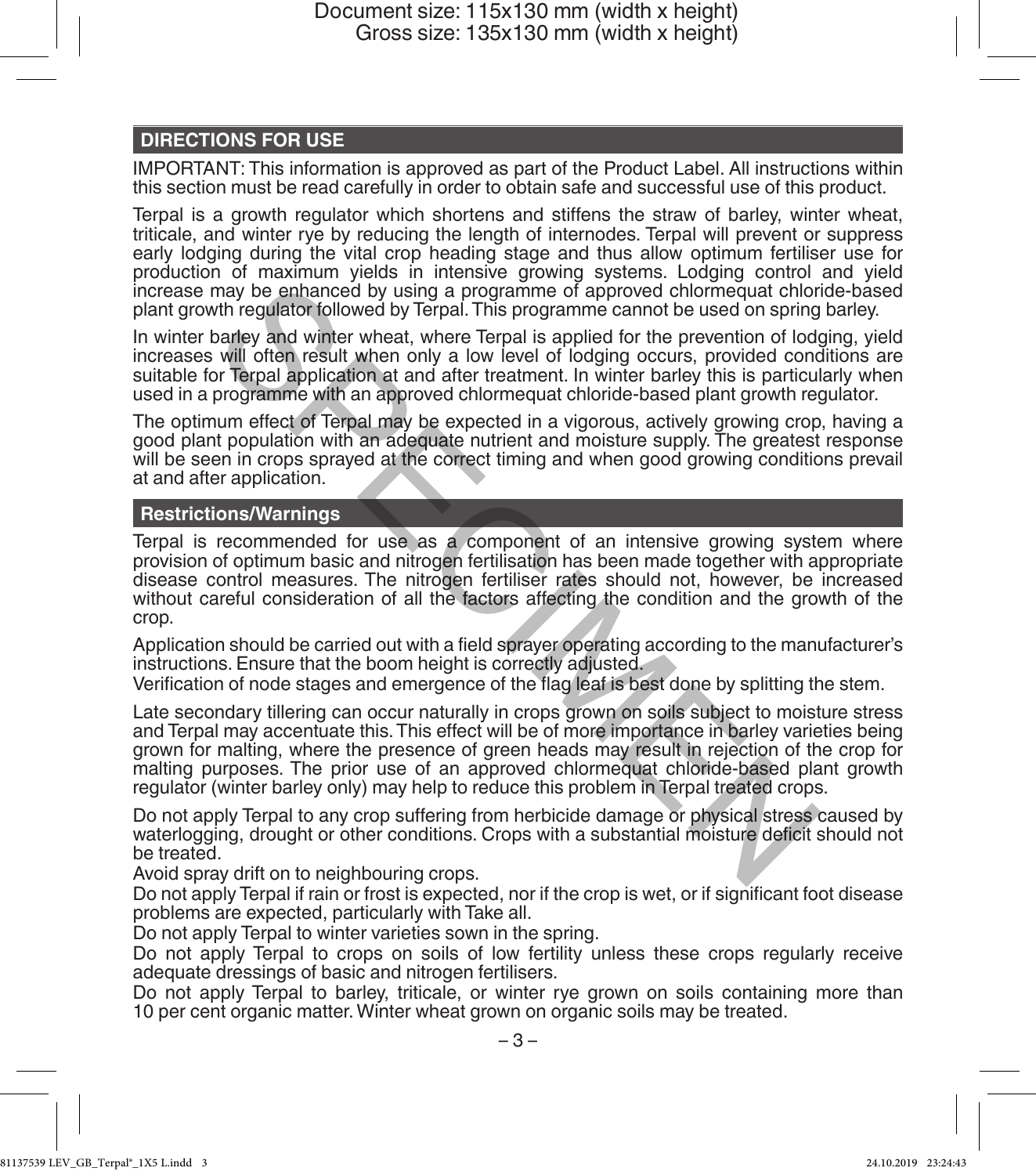Do not apply Terpal at temperatures above 21°C. In these conditions it is best to apply Terpal in the evening.

Do not use straw from Terpal treated cereals as a horticultural growth medium or as a mulch.

Terpal may be applied to crops undersown with grasses and clovers.

Some delay in ear emergence may be noticed due to the shortening effect on the higher internodes.

Partial lodging may occur at later stages, though this leaning effect may be desirable to prevent ear loss from stiff strawed crops.

Do not apply Terpal when the leaf sheaths have split and the ears are visible.

Wash equipment thoroughly after use.

Addition of a non-ionic adjuvant can enhance the efficacy of Terpal. When using Terpal, an approved non-ionic adjuvant such as Activator 90 may be added to the spray tank at the rate of 40 ml per 100 litres spray solution.

# **Crop Specific Information**

### **Winter Barley and Winter Wheat**

#### **Time of Application**

Terpal may be applied to winter barley or winter wheat either as a single or split dose treatment. The preferred application method is to apply Terpal using the split dose.

*Split Dose Treatment* The first dose should be applied from the second node detectable stage on the majority of tillers (BBCH GS 32) up to and including when the flag leaf is just visible on the majority of tillers (BBCH GS 37). Where an approved chlormequat chloride-based plant growth regulator has been applied previously to the crop, the preferred application will be towards the later end of this timing.

The second dose should be applied after the flag leaf is just visible (BBCH GS 37) up to and including first awns visible stage in winter barley (BBCH GS 49), or boots swollen in winter wheat (BBCH GS 45).

Do not apply Terpal when the leaf sheaths have split and the ears are visible.

If growing malting barley varieties, pay particular attention to Section 1, Restrictions/Warnings.

## *Single Dose Treatment*

The optimum application timing is from the second node detectable stage on the majority of tillers (BBCH GS 32) up to and including when the flag leaf is just visible on the majority of tillers (BBCH GS 37). Where an approved chlormequat chloride-based plant growth regulator has been applied previously to the crop, the preferred application will be towards the later end of this timing. ply lergal when the lead sheaths have split and the ears are visible.<br>
Support thoroughly after use.<br>
In a non-ionic adjuvant can enhance the efficacy of Terpal. When using<br>
non-ionic adjuvant such as Activator 90 may be a

If it has proven impractical to apply Terpal at the optimum timing, application at a reduced rate (see below) can still be made after the flag leaf is just visible up to and including first awns visible in winter barley (BBCH GS 49), or boots swollen in winter wheat (BBCH GS 45), but control of lodging may not be as good as with the earlier timings.

Do not apply Terpal when the leaf sheaths have split and the ears are visible.

If growing malting barley varieties, pay particular attention to Section 1, Restrictions/Warnings.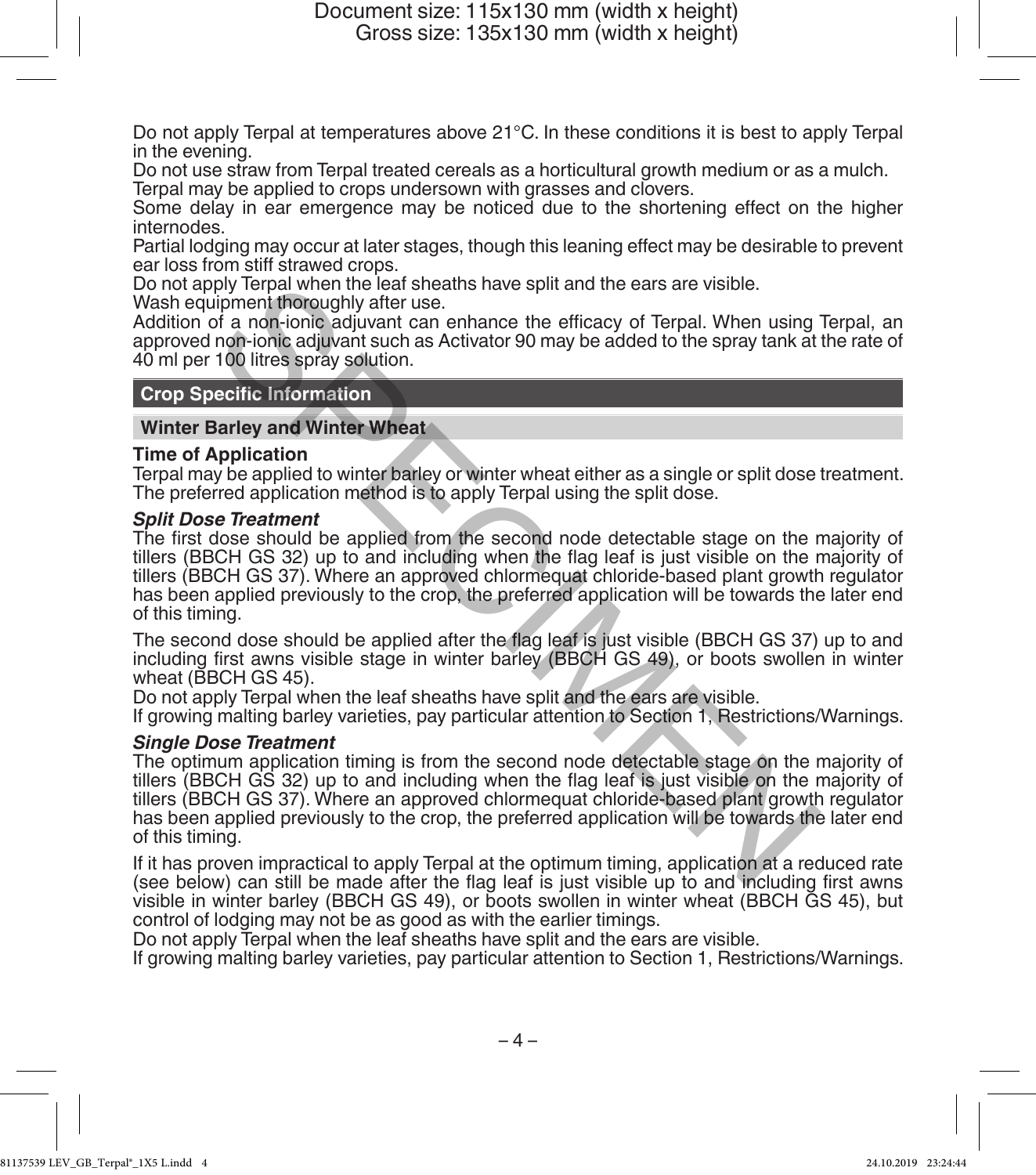## **Spring Barley**

## **Time of Application**

The optimum application timing is from the second node detectable stage on the majority of tillers (BBCH GS 32), up to and including when the flag leaf is just visible on the majority of tillers (BBCH GS 37).

If it has proven impractical to apply Terpal at the optimum timing, an application can still be made up to and including first awns visible (BBCH GS 49), but lodging control may not be as good as with the earlier timings. Also, crops treated at the later timing are more likely to be subject to moisture stress; therefore particular attention should be paid to growing conditions when applying Terpal at this later timing.

Do not apply Terpal when the leaf sheaths have split and the ears are visible.

If growing malting barley varieties, pay particular attention to Section 1, Restrictions/Warnings.

## **Triticale**

## **Time of Application**

The optimum application timing is from the second node detectable stage on the majority of tillers (BBCH GS 32) up to and including when the flag leaf is just visible on the majority of tillers (BBCH GS 37). Where an approved chlormequat chloride-based plant growth regulator has been applied previously to the crop, the preferred application will be towards the later end of this timing. with the earlier timings. Also, crops treated at the later timing are more living moristure stress; therefore particular attention should be paid to growing of whigh derparable this later timing.<br>By terpal when the leaf sh

If it has proven impractical to apply Terpal at the optimum timing, application at a reduced rate (see below) can still be made after the flag leaf is just visible up to and including the boots swollen stage (BBCH GS 45), but control of lodging may not be as good as with the earlier timings.

Do not apply Terpal when the leaf sheaths have split and the ears are visible.

## **Winter Rye**

## **Time of Application**

Apply Terpal from the second node detectable stage on the majority of tillers (BBCH GS 32) up to and including when the flag leaf is just visible on the majority of tillers (BBCH GS 37). Where an approved chlormequat chloride-based plant growth regulator has been applied previously to the crop, the preferred application will be towards the later end of this timing.

#### **Rates of Application**

Apply Terpal as outlined below in a minimum of 220 litres of water per hectare. When using Terpal, an authorised non-ionic wetter must be added to the spray tank at the rate of 40 ml per 100 litres spray solution.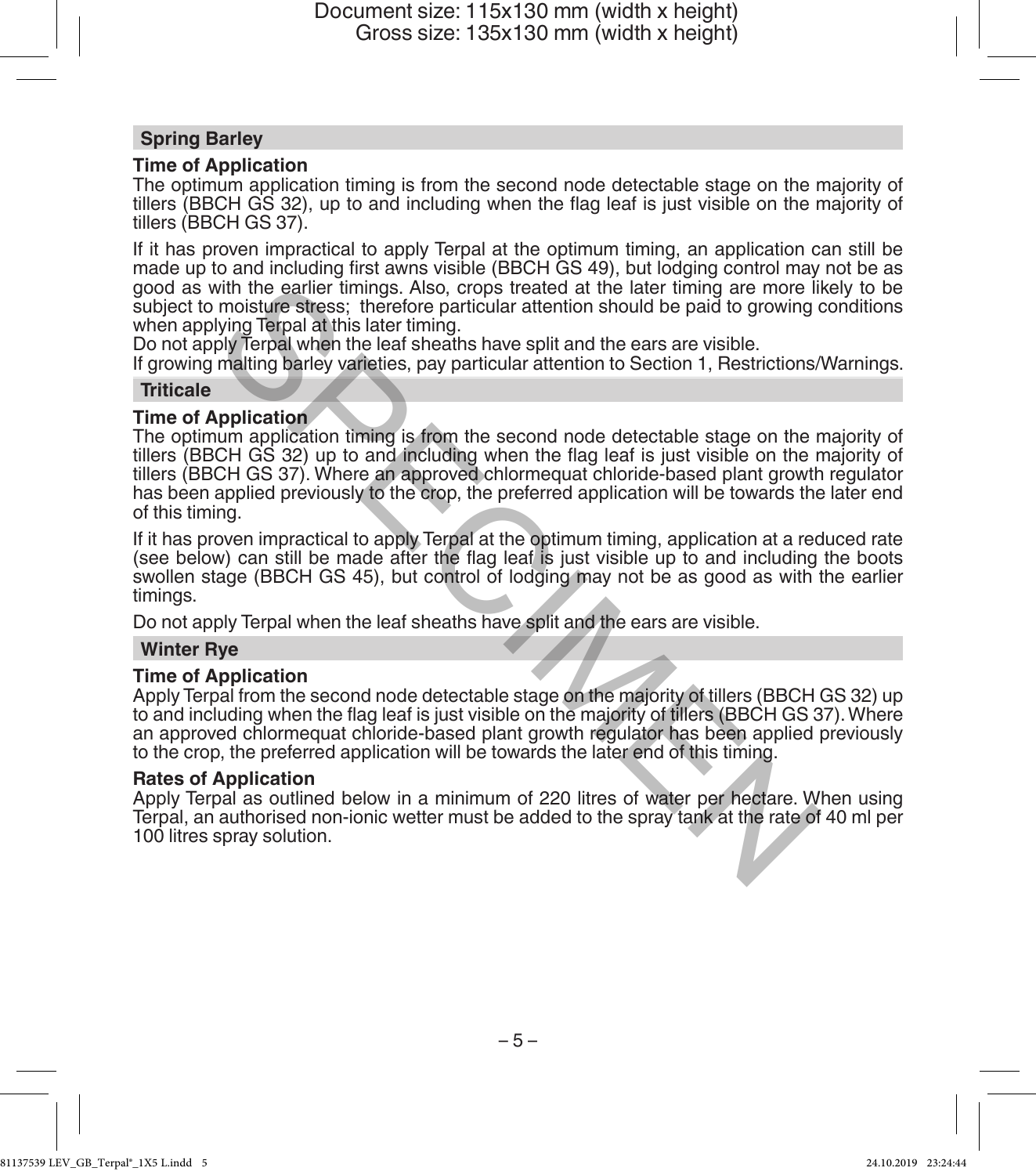| <b>CROP</b>                                                                                                                                                                                                                                                                                                                                                                                                                                                                                             | RATE OF TERPAL litres per hectare                   |                  |                                                                                                                                     |                          |  |
|---------------------------------------------------------------------------------------------------------------------------------------------------------------------------------------------------------------------------------------------------------------------------------------------------------------------------------------------------------------------------------------------------------------------------------------------------------------------------------------------------------|-----------------------------------------------------|------------------|-------------------------------------------------------------------------------------------------------------------------------------|--------------------------|--|
|                                                                                                                                                                                                                                                                                                                                                                                                                                                                                                         | Second node detectable to flag leaf<br>just visible |                  | After the flag leaf just visible to boots<br>swollen (winter wheat and triticale) or<br>awns just visible (winter and spring barley |                          |  |
| Winter wheat                                                                                                                                                                                                                                                                                                                                                                                                                                                                                            |                                                     |                  |                                                                                                                                     |                          |  |
| Where an approved<br>chlormequat chloride<br>based plant growth<br>regulator has not                                                                                                                                                                                                                                                                                                                                                                                                                    | Split dose                                          | $1.0 - 1.5$      | Followed by                                                                                                                         | $0.5 - 1.0$ <sup>1</sup> |  |
| been applied or in a<br>programme following<br>such an application<br>where there is a high<br>risk of severe lodging                                                                                                                                                                                                                                                                                                                                                                                   | Single dose                                         | 2.0              | or                                                                                                                                  | 1.5                      |  |
| In a programme<br>following an approved<br>chlormequat chloride<br>based plant growth<br>regulator: Other lodging<br>situations                                                                                                                                                                                                                                                                                                                                                                         | Single dose                                         | 1.5 <sub>2</sub> | <sub>or</sub>                                                                                                                       | 1.0                      |  |
| Winter barley                                                                                                                                                                                                                                                                                                                                                                                                                                                                                           | Split dose                                          | $1.0 - 1.5$      | Followed by                                                                                                                         | $0.5 - 1.0$              |  |
|                                                                                                                                                                                                                                                                                                                                                                                                                                                                                                         | Single dose                                         | 2.0              | or                                                                                                                                  | 1.5                      |  |
| Spring barley                                                                                                                                                                                                                                                                                                                                                                                                                                                                                           | 1.0 or $1.5^2$                                      |                  | or                                                                                                                                  | 1.0                      |  |
| <b>Triticale</b>                                                                                                                                                                                                                                                                                                                                                                                                                                                                                        | 2.0                                                 |                  | <sub>or</sub>                                                                                                                       | 1.5                      |  |
| Winter rye                                                                                                                                                                                                                                                                                                                                                                                                                                                                                              | 2.0                                                 |                  | Not recommended                                                                                                                     |                          |  |
| 1 Do not exceed a total of 2.0 litres Terpal per hectare.<br>2 Use the higher rate where there is a high risk of early lodging.<br>DO NOT apply this rate after the flag leaf just visible stage.<br><b>Qualified Approval</b><br>Terpal may be applied at up to 2.0 I/ha in 100 litres of water per hectare although efficacy at<br>this reduced volume has not been evaluated. Application of this product at reduced-volume is<br>at user's risk with regard to biological efficacy and crop safety. |                                                     |                  |                                                                                                                                     |                          |  |

# **Qualified Approval**

## **Mixing and Application**

## **Mixing**

Never prepare more spray solution than is required.

Three quarters fill the tank with clean water and start the agitation.

To ensure thorough mixing of the product, invert the container several times before opening.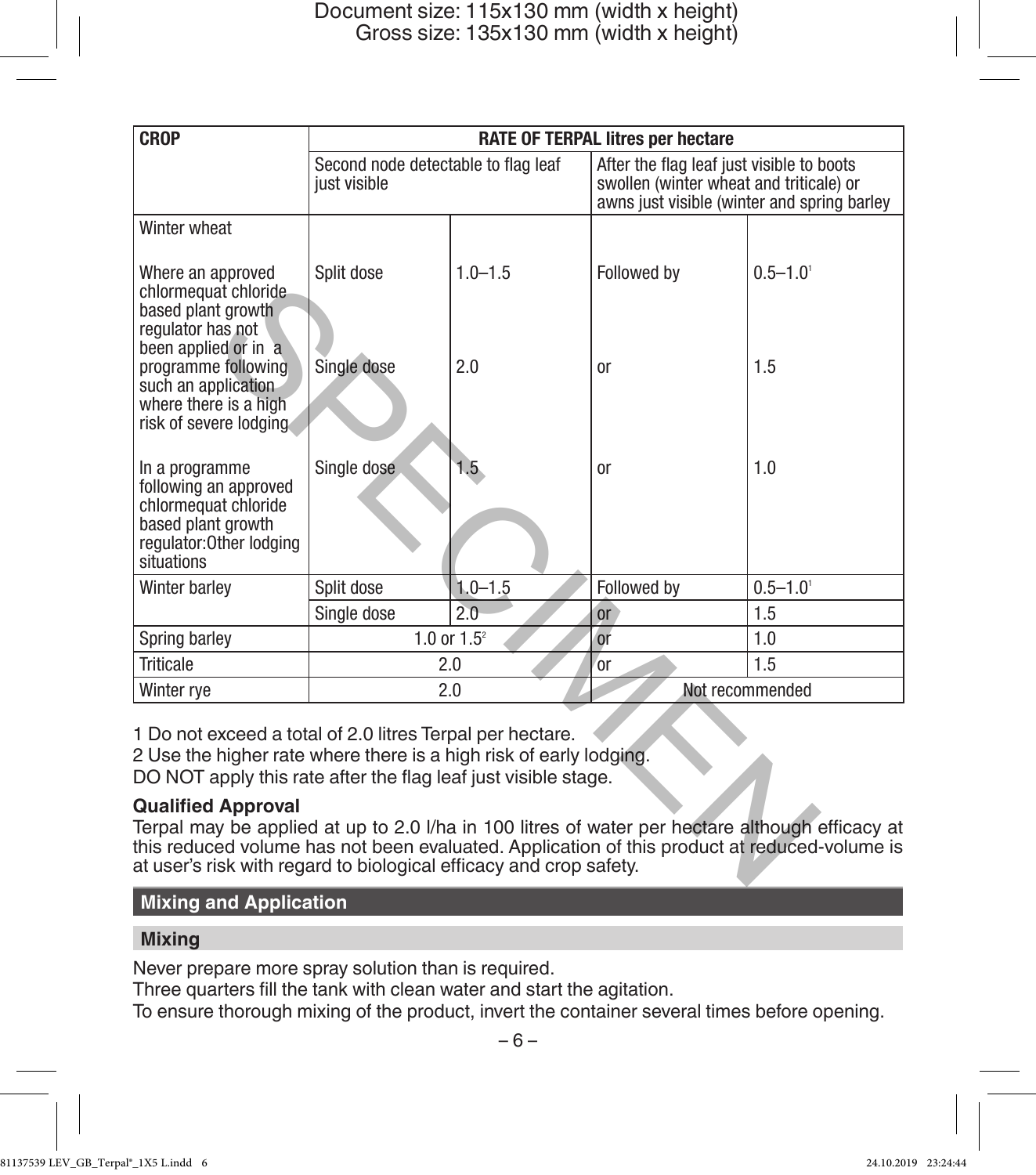Add the required quantity of Terpal to the spray tank while re-circulating, and separately, the required amount of approved non-ionic adjuvant such as Activator 90.

Add the remainder of the water and continue agitation until spraying is complete.

When tank mixes are to be used, take due note of any instructions given as to the order of mixing.

Each product should be added separately to the spray tank and fully dispersed before the addition of any further product(s).

All tank mixes should be used immediately after mixing.

NOTE: Always add an approved non-ionic adjuvant such as Activator 90 when using Terpal in tank mix.

Rinse empty containers thoroughly, using an integrated pressure rinsing device or by manually rinsing three times.

Add washings to tank at time of filling and dispose of container safely.

#### **Application**

Apply as a MEDIUM spray, as defined by BCPC.

### **Compatibility**

For details of compatibilities contact your local BASF representative or the BASF Technical Services Hotline: 0845 602 2553 or visit our website www.agricentre.basf.co.uk.

## **The following does not form part of the authorised label text.**

With many products there is a general risk of resistance developing to the active ingredients. For this reason a change in activity cannot be ruled out. It is generally impossible to predict with certainty how resistance may develop because there are so many crop and use connected ways of influencing this. We therefore have to exclude liability for damage or loss attributable to any such resistance that may develop. To help minimise any loss in activity the BASF recommended rate should in all events be adhered to.

Numerous, particularly regional or regionally attributable, factors can influence the activity of the product. Examples include weather and soil conditions, crop plant varieties, crop rotation, treatment times, application amounts, admixture with other products, appearance of organisms resistant to active ingredients and spraying techniques. Under particular conditions a change in activity or damage to plants cannot be ruled out. The manufacturer or supplier is therefore unable to accept any liability in such circumstances. All goods supplied by us are of high grade and we believe them to be suitable, but as we cannot exercise control over their mixing or use or the weather conditions during and after application, which may affect the performance of the material, all conditions and warranties, statutory or otherwise, as to the quality or fitness for any purpose of our goods are excluded and no responsibility will be accepted by us for any damage or injury whatsoever arising from their storage, handling, application or use; but nothing should be deemed to exclude or restrict any liability upon us which cannot be excluded or restricted under the provisions of the Unfair Contract Terms Act 1977 or any similar applicable law. ixes should be used immediately after mixing.<br>
ways add an approved non-ionic adjuvant such as Activator 90 when using<br>
pty containers thoroughly, using an integrated pressure rinsing device or by<br>
ee times.<br>
The container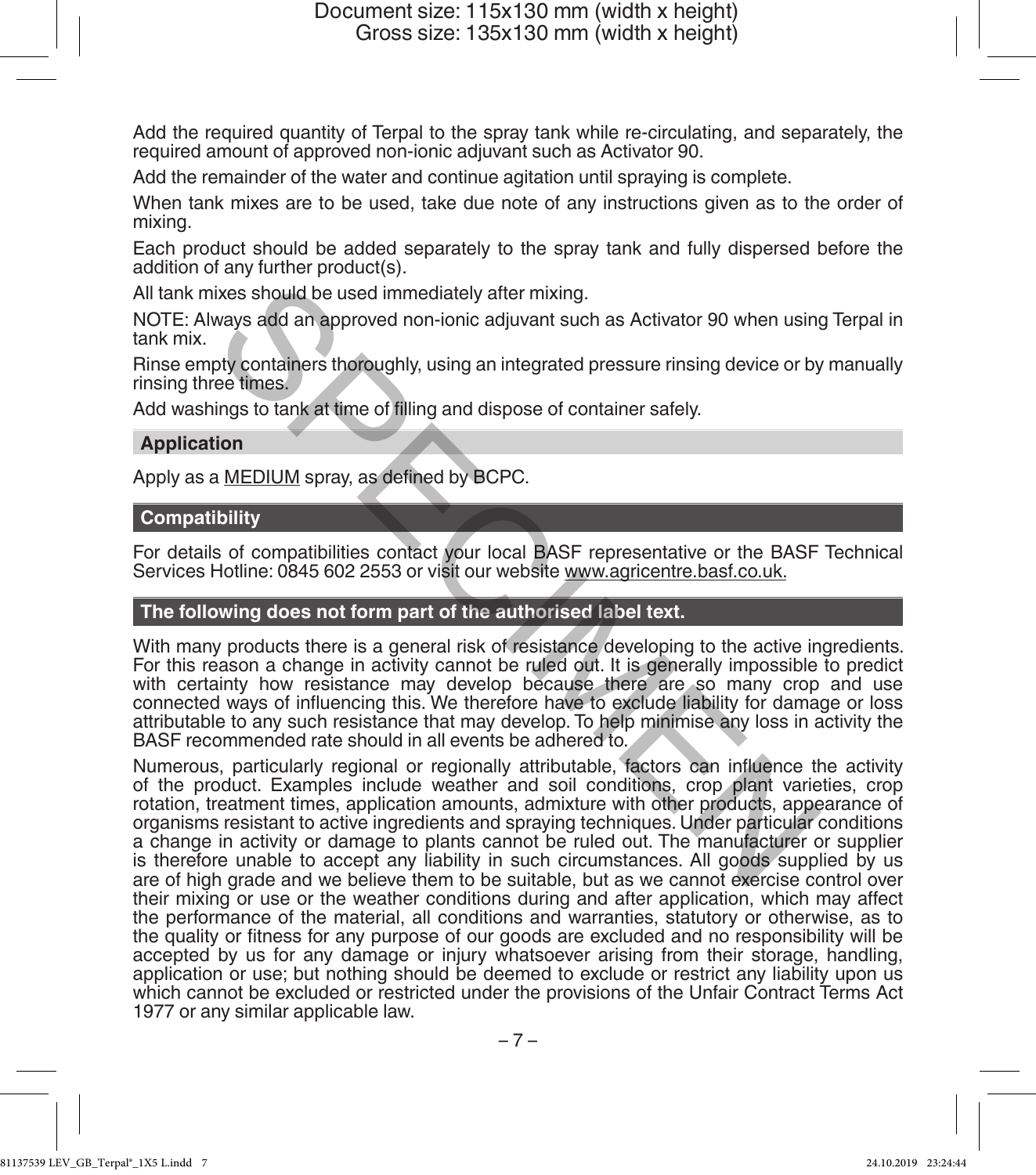# **Section 6 of the Health and Safety at Work Act**

## **Additional Product Safety Information**

The product label provides information on a specific pesticidal use of the product; do not use otherwise, unless you have assessed any potential hazard involved, the safety measures required and that the particular use has "off-label" approval or is otherwise permitted under the Plant Protection Products Regulations.

The information on this label is based on the best available information including data from test results.

## **Safety Data Sheet**

To access the Safety Data Sheet for this product scan the QR code or use the weblink below:



bit.ly/Terpal\_UK\_sds Alternatively, contact your supplier.